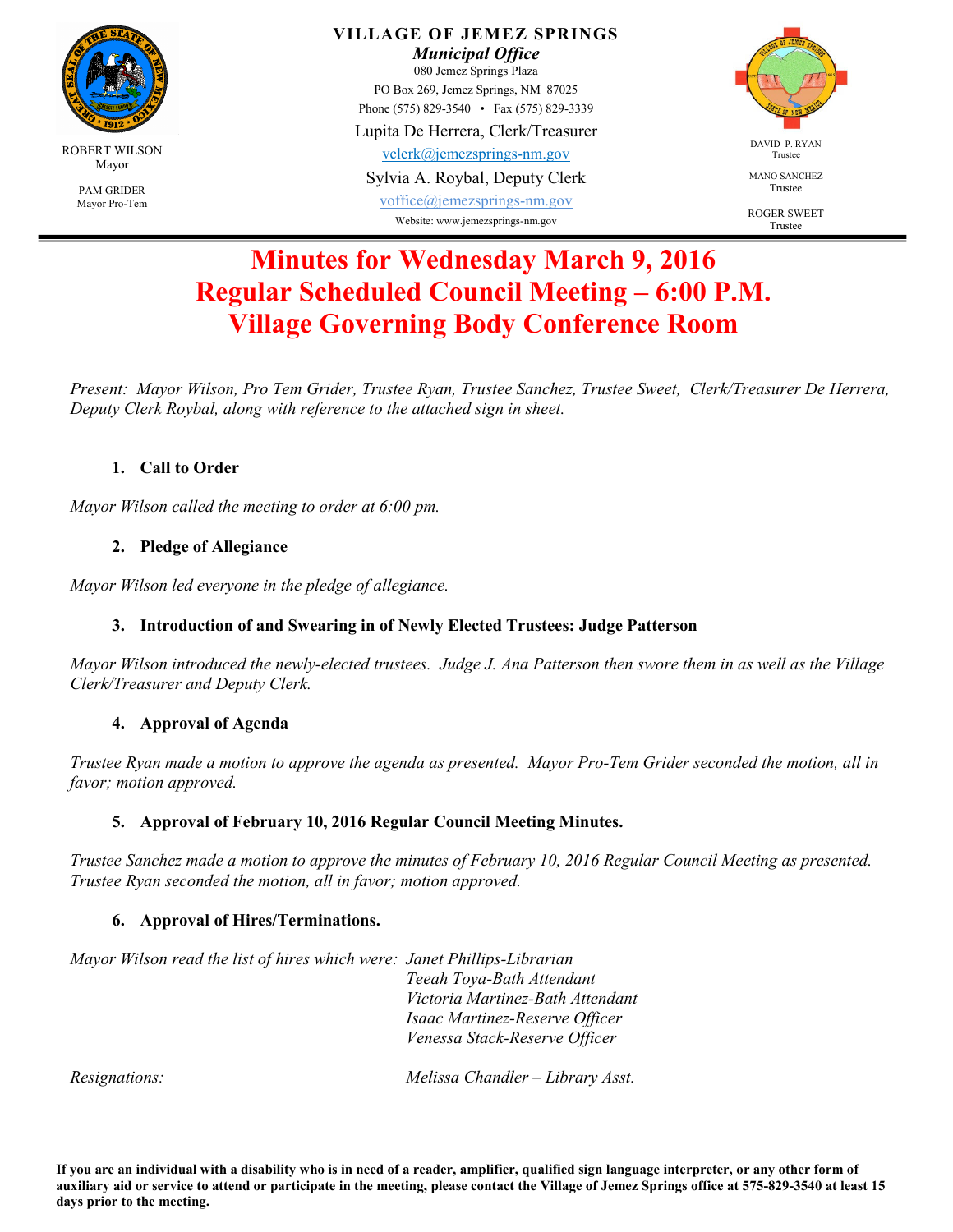*Trustee Ryan moved to approve the hires and resignations as listed. Trustee Sweet seconded the motion, all in favor; motion approved.* 

### **7. Approval to Change Regularly Scheduled Council Meetings to Third Wednesday of Each Month.**

*Discussion took place in regards to moving the regularly scheduled Council meetings from the 2nd Wednesday of the month to the 3rd Wednesday of the month. Mayor Wilson stated that a decision could not be made tonight as it would require an ordinance change, but if the Council agreed he would present the ordinance changes, along with other ordinance changes at a later meeting. The reason for the change is to give more time to complete financial reports, especially in months with early meetings. It would also help with all the quarterly budget and DFA reports. Mayor Wilson stated that he would like to change next months' meeting to the 19th of April.* 

*Mr. Robert Borden asked about the Planning and Zoning Meetings that are already scheduled for the 3rd Wednesday of every month. Mayor Wilson stated that he took that in mind and thought that Planning and Zoning could also change their meetings to the second and fourth Wednesdays.*

*Trustee Sweet asked about budget training. Mayor Wilson stated that it would start happening soon. Mayor Wilson stated that a motion was need to move the meeting for next month.* 

*Trustee Sweet made a motion to approve the next meeting for Council to be changed to Tuesday April 19, 2016 at 6:00. Trustee Ryan seconded the motion, all in favor; motion approved.* 

#### **8. Reports Submitted/Not Submitted**

- **a. Maintenance**
- **b. Bath House**
- **c. Library Report**
- **d. Courts Report**
- **e. Waste Water**
- **f. Police Chief Report**
- **g. P&Z Minutes**
- **h. Fire Department**
- **i. Lodgers Tax Minutes**

*Mayor Pro Tem Grider stated that Ms. Asmus-Otero suggested that it would be more competitive to advertise for two websites instead of one. More companies would be willing to bid. Mayor Pro-Tem Grider stated that they would work on the .org website first and the bath house website would be done at a later date. Mayor Wilson stated that he would take that into consideration.* 

#### **j. Election Report**

#### **9. Report from Fire Department Re: \$100,000.00 Grant**

*Fire Chief Dudley and Mr. Mark Michel reported to the Council that they received the \$100,000.00 grant. They informed the Council of what they would like to accomplish with the grant and would like to request approval to borrow \$40,000.00 from the state. Fire Chief Dudley explained that they were still in the process of requesting bids for all projects, so could not give a true accounting number for totals. Trustee Ryan asked for how many years the loan would be for if approved. Mr. Michel stated that it would be \$5,000.00 a year for 8 years. Trustee Sweet asked how the*  payments would be made. He was informed that the payments would be automatically intercepted from the fire fund. *Discussion ensued in regards to requirements from the State Fire Marshall's office. Discussion ensued as well in regards to ISO ratings and benefits of bringing ratings down.* 

*Mayor Wilson informed the Fire Department that he needed their preliminary budget by the end of April. The final would not be due until the end of July.* 

**If you are an individual with a disability who is in need of a reader, amplifier, qualified sign language interpreter, or any other form of auxiliary aid or service to attend or participate in the meeting, please contact the Village of Jemez Springs office at 575-829-3540 at least 15 days prior to the meeting.**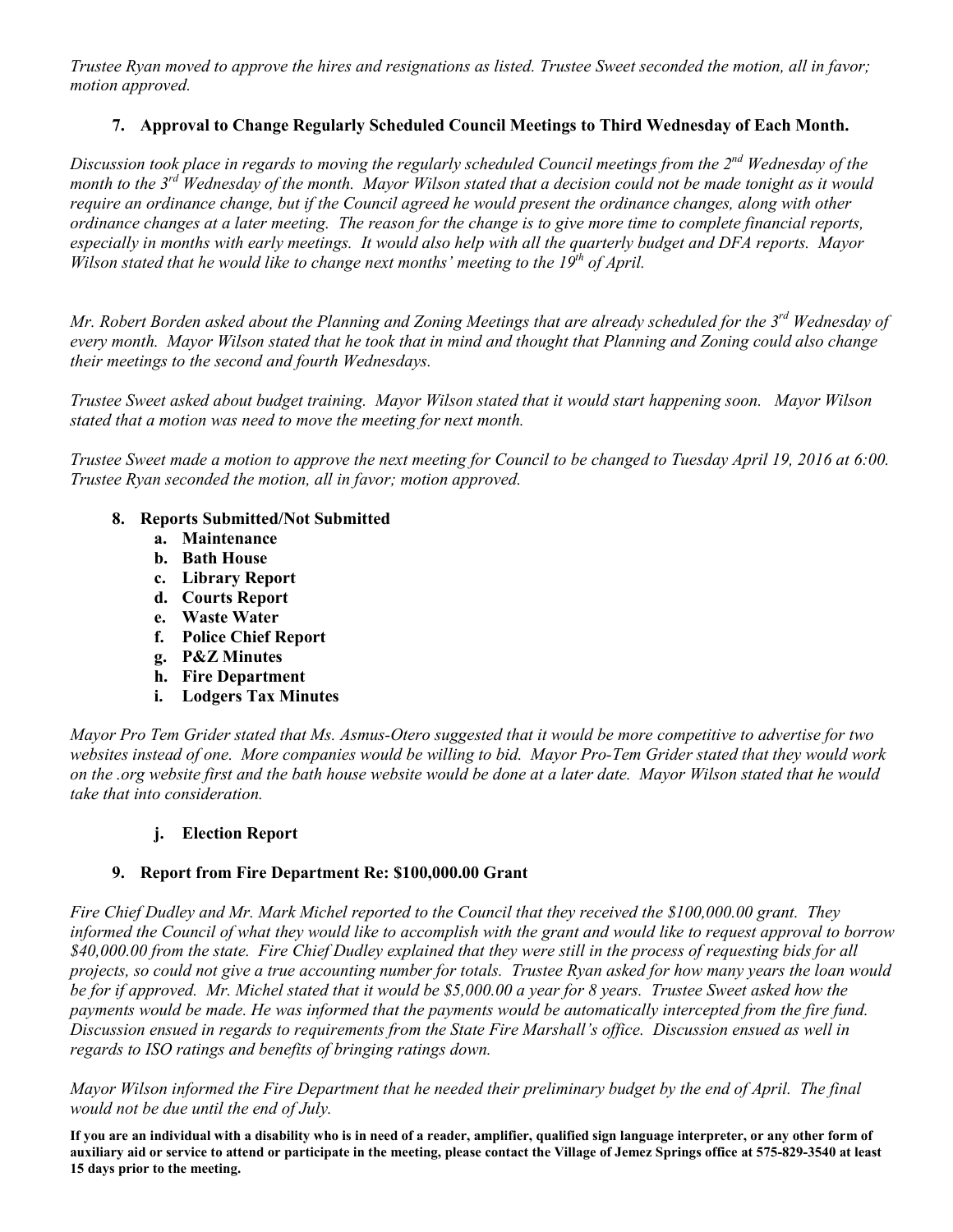*Asst. Fire Chief Craig Francois stated that Mr. Andy from Commnet came with his crew and put up the extension on the tower as well as all the gear. Fire Chief Dudley stated that even with the new extension it did not make a difference passed Soda Dam. It was stated that Mike from Sandoval County did not show up to check the radios. Mayor Pro-Tem Grider informed the Council that there would be no other co-locators on the tower.* 

#### **10. Resolution 2016-003: Resolution Adopting Agreement with MRCOG as Fiscal Agent for 2015 Legislative Appropriation.**

*Mayor Wilson stated that there were actually two resolutions 2016-003 and 2016-004 which are both related to MRCOG. The first on 2016-003 is the memorandum of understanding with MRCOG to act as fiscal agent to manage project #15-0845. The second resolution 2016-004 is to accept and approve the legislative appropriation for project #15-0845 in the amount of \$90,000.00 for the Jemez Springs Bathhouse.* 

*Trustee Ryan made a motion to approve Resolutions 2016-003 and 2016-004 as presented. Trustee Sweet seconded the motion, all in favor; motion approved.* 

#### **11. Discussion in Regards to Accepting Credit Cards for Waste Water Payments.**

*Mayor Wilson stated that he was looking into accepting credit cards payments for the waste water; he stated that the Water Company stated that it helped lower the number of delinquent accounts. Mayor Wilson stated that he has had customers ask if we accept credit cards. Mayor Wilson stated that he has looked into different companies in regards to fees for use and monthly fees. He stated that he needed to look at our waste water ordinance. We do not need to change the ordinance as it is only an add-on charge. Mayor Wilson stated that he looked at the Square up and they charge a 2.75% fee per transaction and no monthly fee or no fee for refund.* 

*The Council all agreed it would be a good idea.* 

#### **12. Village Clerk Report – Clerk/Treasurer De Herrera a. Financial Report**

*Village Clerk/Treasurer De Herrera presented her financial reports and explained them and went through all line items and ask for questions from the Council. Village Clerk/Treasurer De Herrera explained the deficit in the financials under Capital Projects was due to installing the gutters on the new building and the money just needed to be transferred.* 

#### **13. Motion to close the Public Meeting under the "Open Meetings Act" NMSA 1978 Section 10-15-1 H (2) for MVD Performance Evaluation of the Village Deputy Clerk.**

*Trustee Ryan made a motion to close the public meeting under the "Open Meeting Act NMSA 1978 Section 10-15-11 H (2)" for MVD performance evaluation of the Village Deputy Clerk. Mayor Pro Tem Grider seconded the motion, all in favor; motion approved. Meeting closed at 7:05 P.M.* 

#### **14. Motion to Return to the Public Meeting.**

*Mayor Pro Tem Grider made a motion to return to the public meeting. Trustee Sanchez seconded the motion, all in favor; motion approved. Public Meeting reopened at 7:37 P.M. Mayor Wilson stated that only the MVD performance was discussed and no action was to be taken.* 

#### *15.* **Mayor's Report**

**If you are an individual with a disability who is in need of a reader, amplifier, qualified sign language interpreter, or any other form of auxiliary aid or service to attend or participate in the meeting, please contact the Village of Jemez Springs office at 575-829-3540 at least 15 days prior to the meeting.**